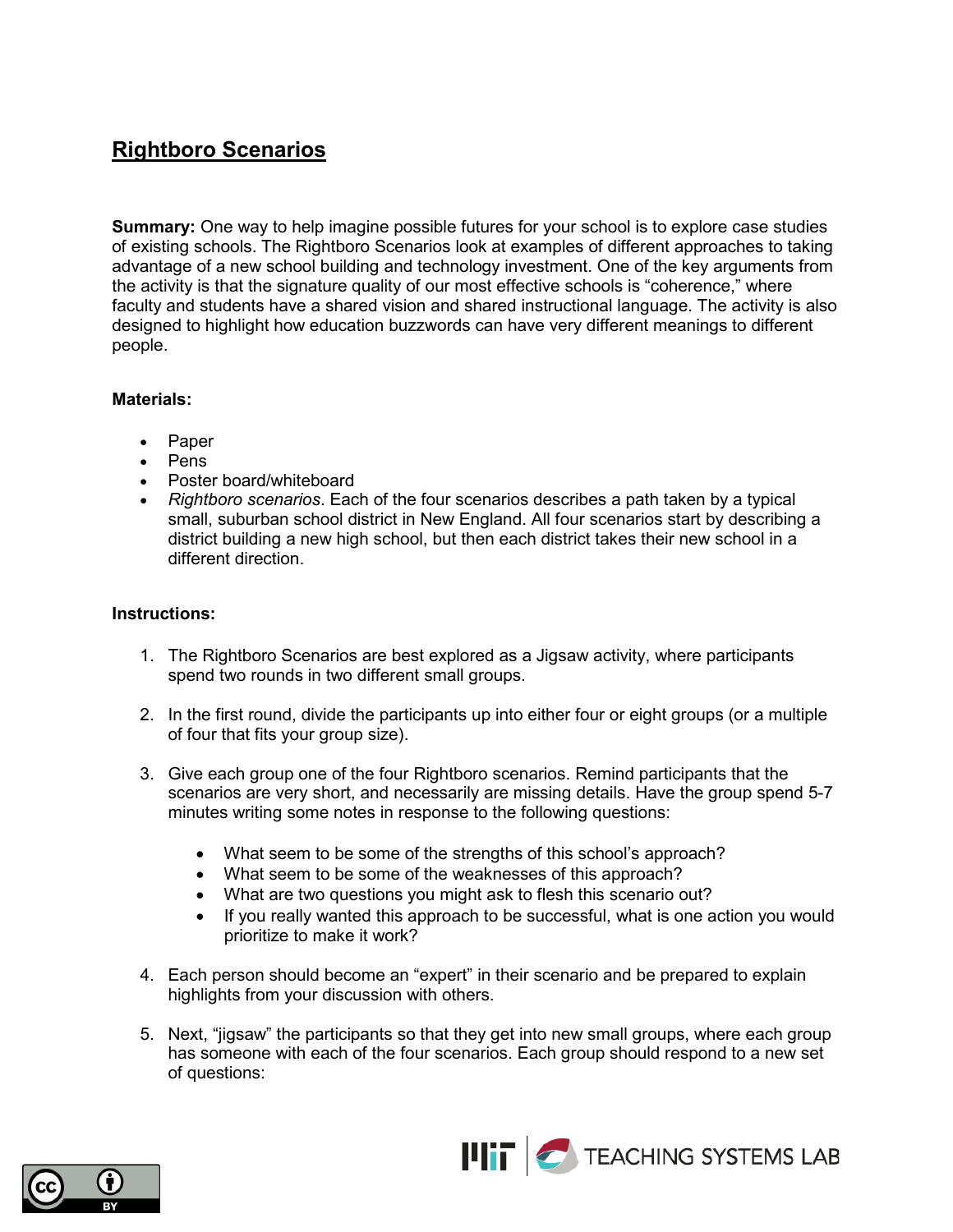- What are the dimensions of difference across these scenarios? What elements are common to each scenario, but expressed differently in each?
- What are some of the pros and cons of each scenario?
- How could each scenario be considered an example of personalized?
- Finally, do any of the scenarios represent a plausible path forward for your school?

#### **Debrief:**

- 1. Bring people back together. Have folks report out on the dimensions of difference that they identified. Some of these might include
	- Purpose of schools and key qualities for successful graduates
	- Breadth or focus of the mission
	- Pedagogical approaches aligned with the focus of the school
	- Specific strategies for measuring progress
- 2. Can you see where each of these schools might be doing some form of *personalized learning*? One of the schools tries to personalize learning by optimizing each student's trajectory through the school. Another school focuses on personalization around students' individual interest. It's important to know that the term personalized learning does not mean much unless it's defined by the school using it based on that school's beliefs, strengths, etc. Discuss other terms that might differ depending on the setting. In your school, is there any vocabulary that might be defined differently depending on the department or the classroom? How might you correct this in your school?
- 3. One of the most common responses from educators participating in examining these scenarios is to want to take bits and pieces from each school and combine them. As a facilitator, I push back against this perspective. It would take years for most schools to get better at any one of these approaches to teaching and learning, let alone multiple of them. And if we look at our best schools, they tend to provide more of a coherent, focused learning experience than trying to have bits and pieces of lots of approaches, but no real focus. There isn't necessarily one perfect system of schooling, but many of our best schools identify a focus and pursue that. It's not about picking the one right system, it's about getting one system right.
- 4. The Rightboro Scenarios are loosely based on existing schools, (1) is High Tech High or Science Leadership Academy, (2) is Village Green Academy, (3) is the kind of approach to learning with iPads that EdTechTeacher has advocated (perhaps best expressed at Blake Middle School in Medfield or in the Minnetonka Schools), and (4) is Sanborn High School in New Hampshire or the Summit Public Schools. None of these approaches are the right answer, but they all have a compelling focus.

[We've used different versions of these scenarios working with school leaders over the years. An older version, th[e Newmarket Scenarios,](https://docs.google.com/document/d/1t5vwlZcbKAt2-lGgtTzgqptJDTavI_cpWD6kix430Og/pub) creates more variability in the coherence that different imagines schools bring to their new initiative.]

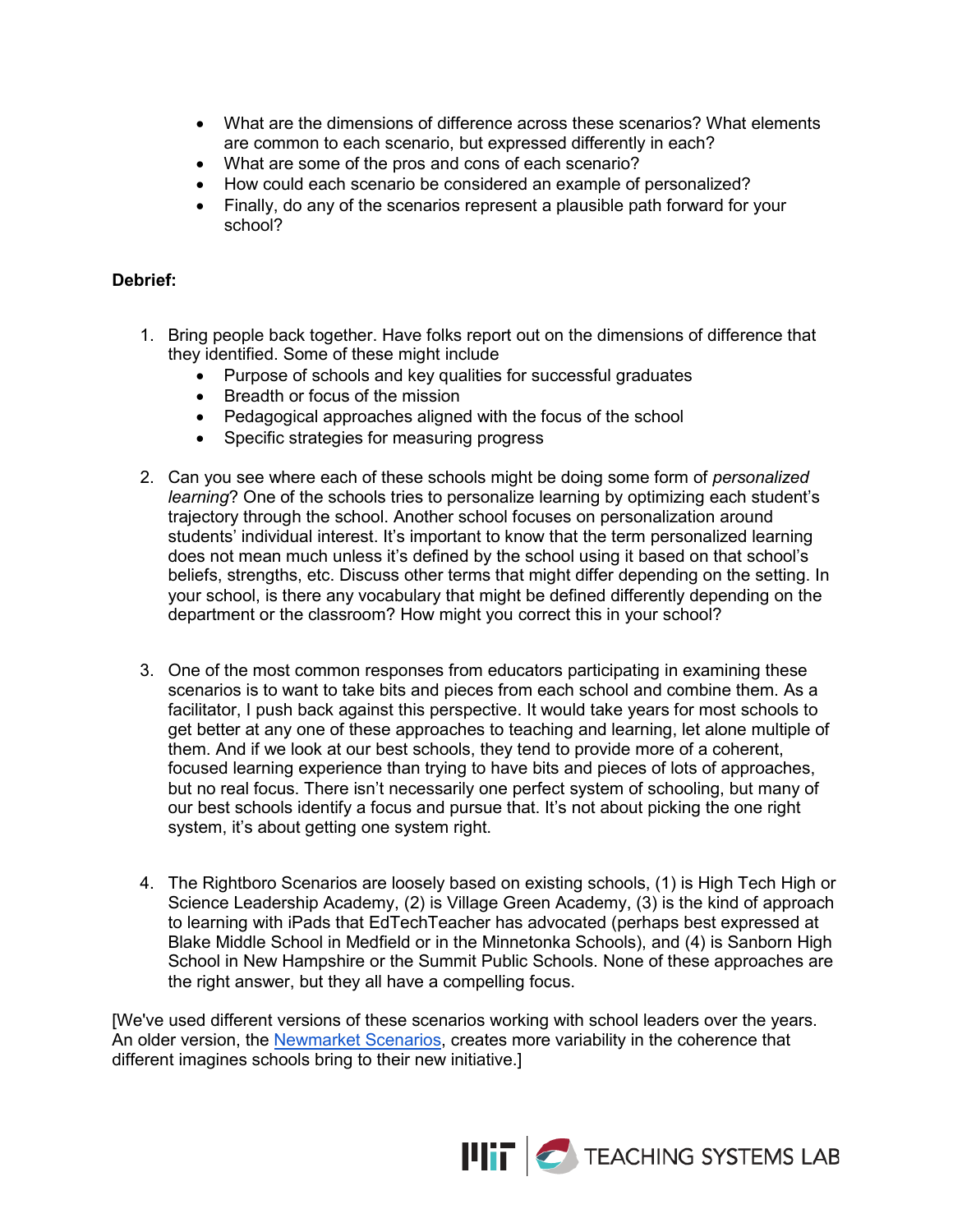## **Scenario 1: Focus on STEM**

Rightboro is an affluent town in the suburbs of Boston with approximately 4,000 students in four elementary schools, a middle school, and a high school. The Rightboro School Board received approval for state matching funds three years ago to build a new, state-of-the-art high school facility. The new building will open this September, and it has excellent, high-speed, redundant connections to the Internet and wireless access that reaches every classroom and study space.

Rightboro believes that STEM fields will offer the greatest opportunities for its graduates in the decades ahead and hopes to prepare students who are familiar with design thinking, engineering principles, and project management. Rightboro's new high school will include a number of "maker spaces" that are outfitted with a wide variety of hand tools, building materials, electronics components, small computers like Arduinos, and larger tools such as 3D printers and laser cutters. During the freshman year, students take a combined humanities/physics class that culminates in a major class project, such as a short play performed on a set built by the class or moving dioramas of life in ancient civilizations. In subsequent years, students are encouraged to take computer science and engineering electives that focus on programming robots to complete complex tasks like cutting fruit, folding towels, or competing in obstacle courses. All classes are encouraged to offer students "20% time," where they can spend one class period a week devising projects of their own choosing for presentation at the end of the semester. Rightboro judges the success of their program by evaluating the quality of final projects from courses, electives, and independent projects; and by evaluating the number of students, especially girls and students of color, who go on to pursue STEM majors in college.

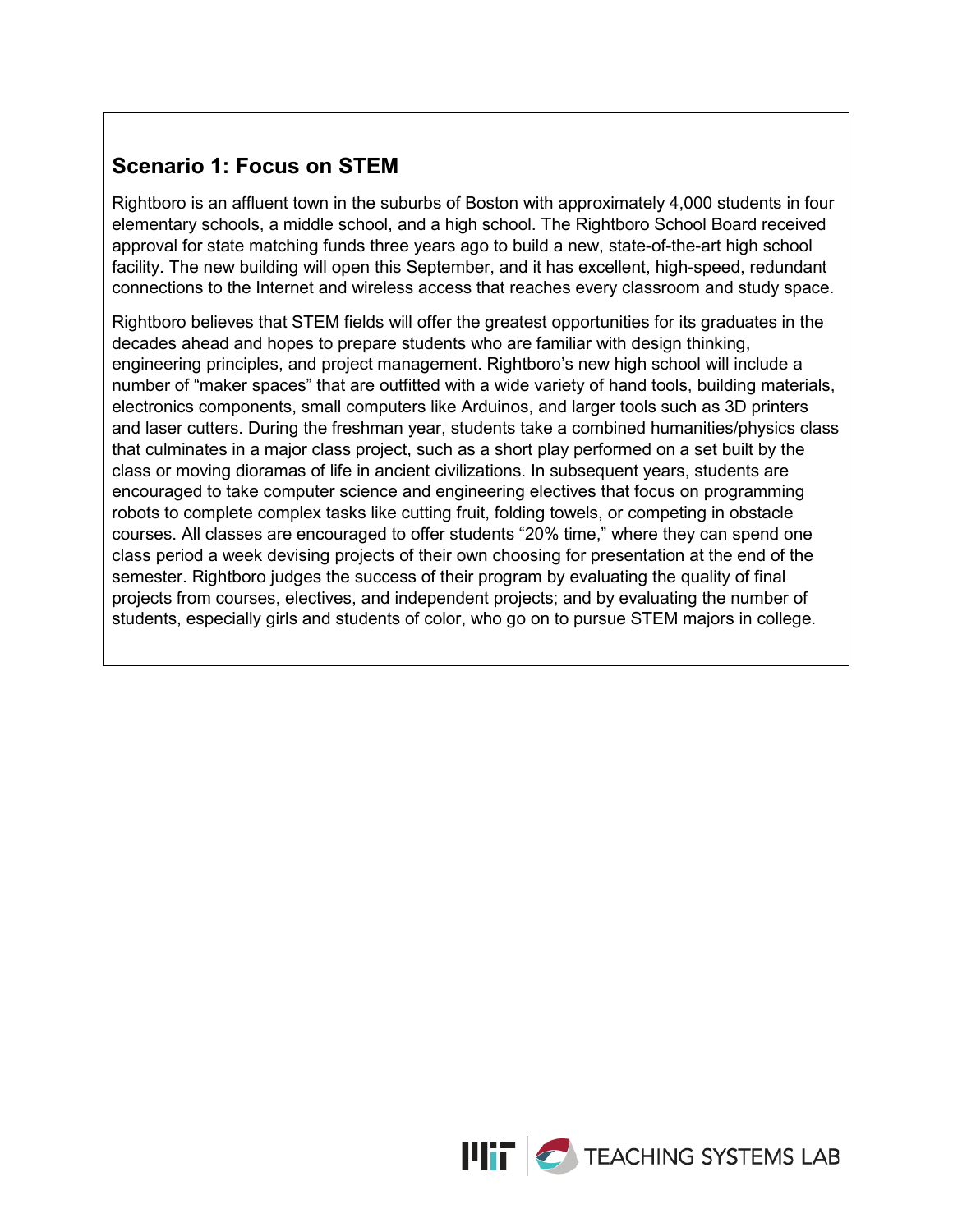# **Scenario 2: Self-Pacing and Specialization**

Rightboro is an affluent town in the suburbs of Boston with approximately 4,000 students in four elementary schools, a middle school, and a high school. The Rightboro School Board received approval for state matching funds three years ago to build a new, state-of-the-art high school facility. The new building will open this September, and it has excellent, high-speed, redundant connections to the Internet and wireless access that reaches every classroom and study space.

Rightboro believes that every student should be able to advance through the academic curriculum at their own pace, and that they should be able to specialize in particular fields during high school. Rightboro's new high school provides a laptop for each student, and the core curriculum in English, Math, and Science is available for students online. Students spend much of their time working independently on learning modules and assignments. Each student has their own cubicle space for independent work, and they proceed at their own pace. In the core courses, the primary role for teachers is to evaluate student data from these assignments and identify students who need additional support, such as small group instruction or one-on-one tutoring. In the upper grades, students are encouraged to take online courses through partnerships with local community colleges to begin earning college credit. When certain courses are not available, students are encouraged to find MOOCs or other open online courses that fulfill their interests, and faculty work with students to help them earn credit for these courses through an "Independent Study" program overseen by faculty mentors. Rightboro judges the success of their program by evaluating the number of students who can enter college with advanced standing to either graduate earlier or pursue more advanced specializations.

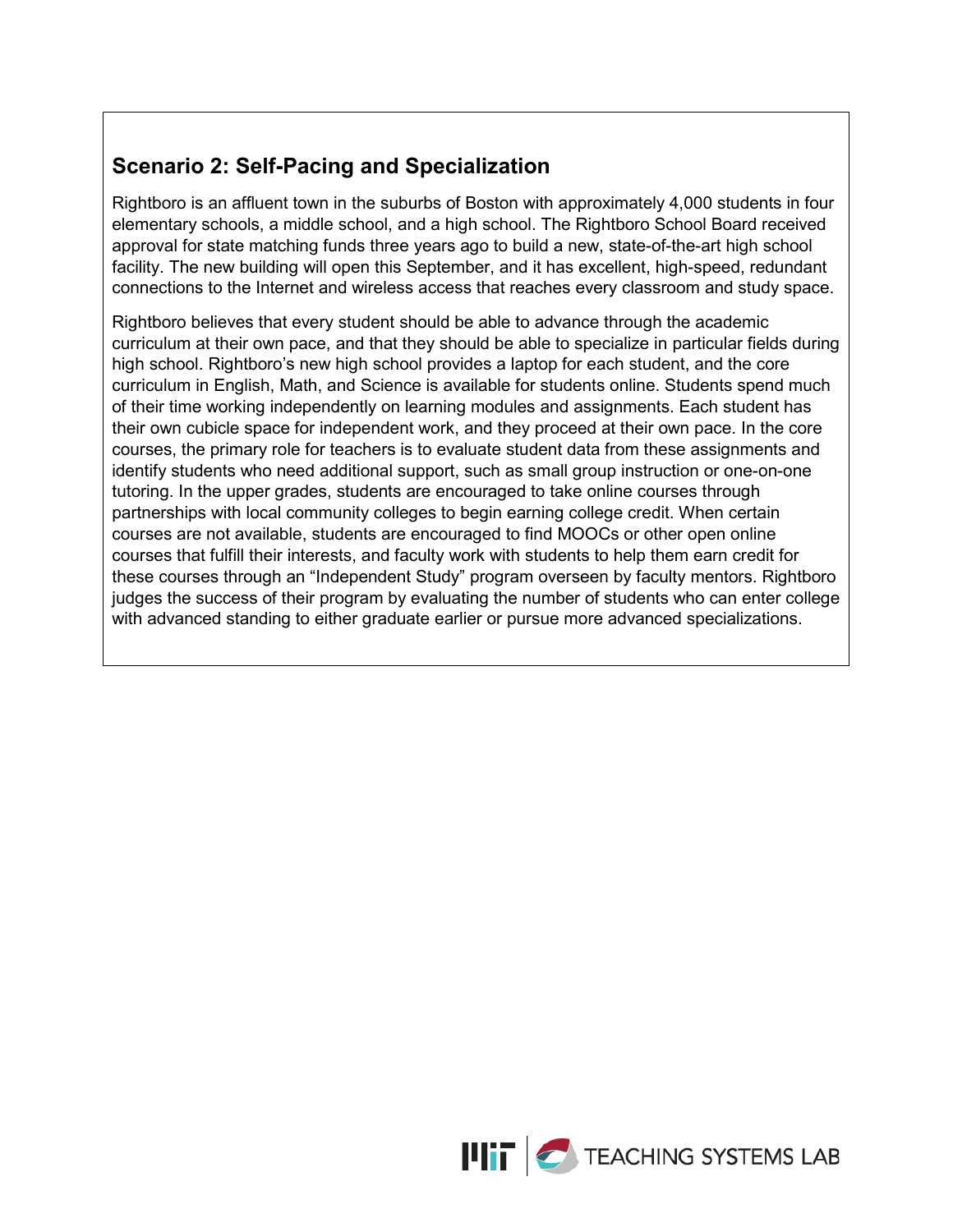# **Scenario 3: Focus on Communication Skills and Building a Portfolio**

Rightboro is an affluent town in the suburbs of Boston with approximately 4,000 students in four elementary schools, a middle school, and a high school. The Rightboro School Board received approval for state matching funds three years ago to build a new, state-of-the-art high school facility. The new building will open this September, and it has excellent, high-speed, redundant connections to the Internet and wireless access that reaches every classroom and study space.

Rightboro believes that successful graduates will have strong multimedia communication skills, and leave school with a portfolio that vividly illustrates their learning and accomplishments. Rightboro has a one-to-one tablet program where every student has their own iPad, and students are taught to see the tablet not as a simple replacement for notebooks or textbooks, but as a powerful multimedia device for creating, editing, and publishing. In all courses, students use the iPad to document their learning: they take photographs of observations in science labs, make screencast recordings of problem-solving in Math class, and publish reflective literature blogs with snippets of annotated text in English class. All classrooms have at least two Apple TVs that allow students to easily project and share their work. Every semester, courses have "capstone projects" that involve creating some kind of summative performance of understanding, curating key assignments from throughout the semester, and publishing a reflective multimedia essay about their semester. All of this work is published on a school platform, and students are also encouraged to publish their best work publicly online. Rightboro judges the success of the program by evaluating the quality of student portfolios, and by Googling the names of the graduates and evaluating the character of their online footprint.